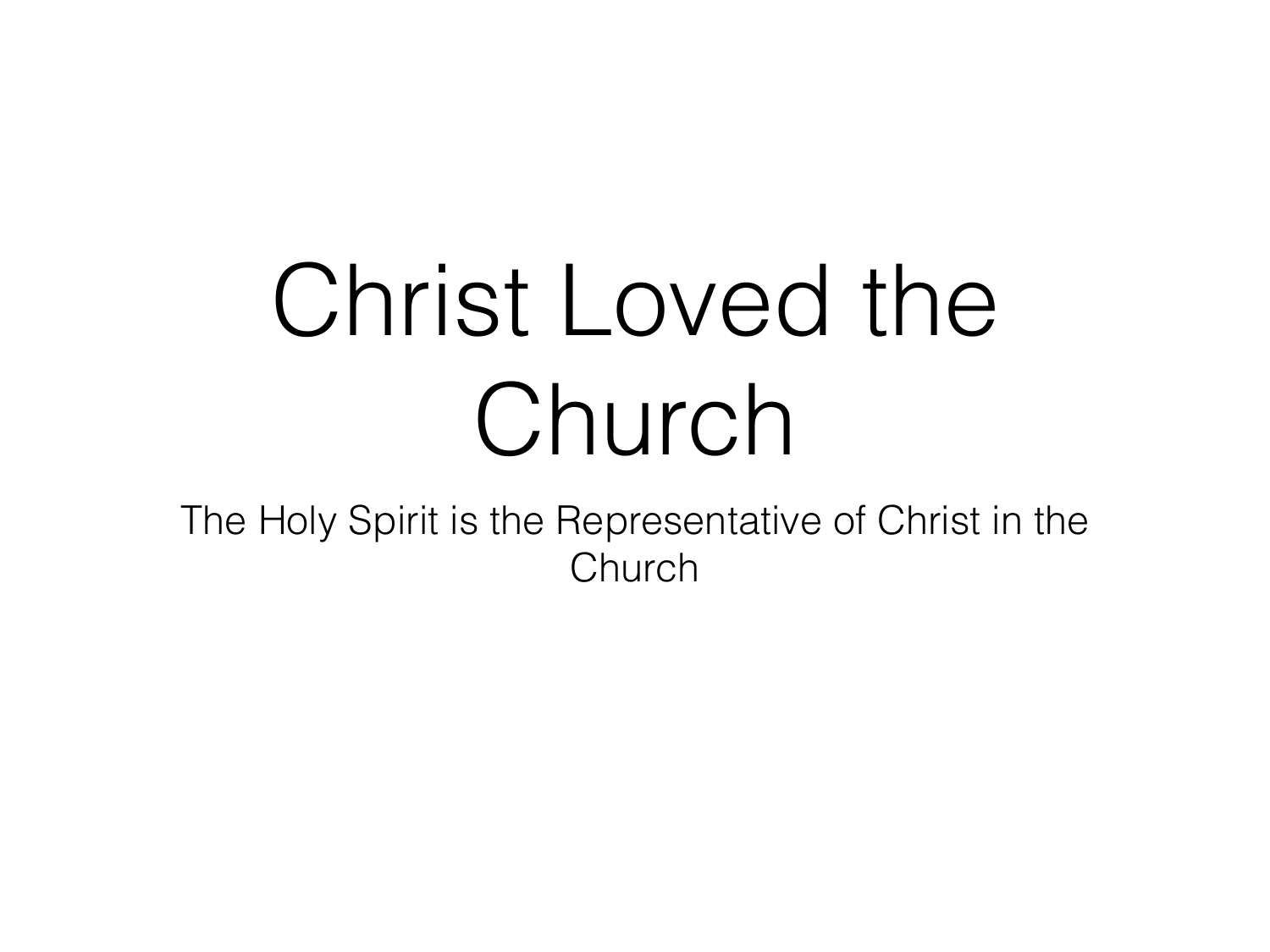## Previous Vital Truths

- There is One Body
- Christ is the Head of the Body
- All Believers are Members of the Body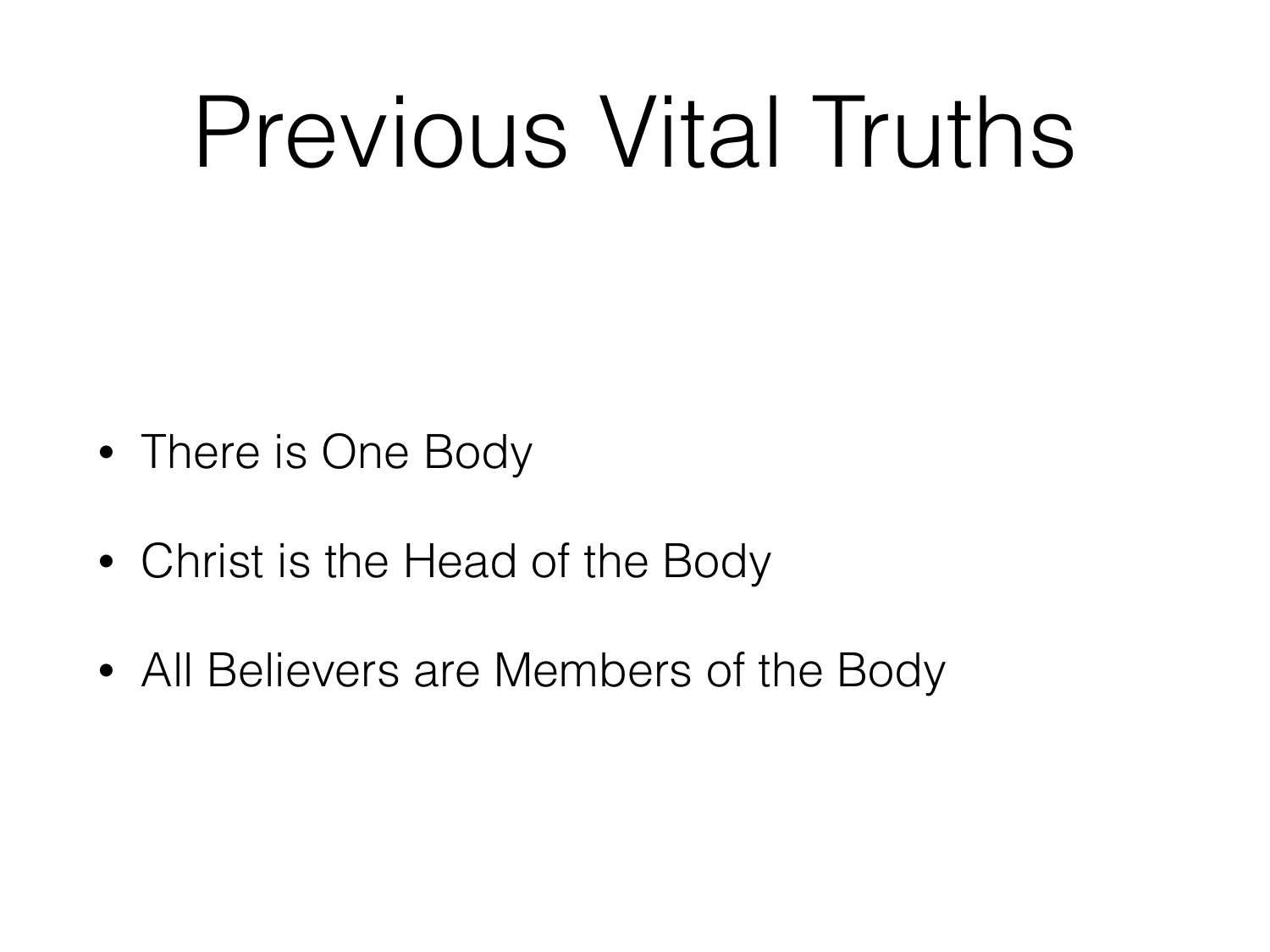#### 7 Ministries of the Holy Spirit

- The One Who Restrains the World
- The One Who Reproves the World
- The One Who Regenerates
- The One Who Indwells
- The One Who Baptizes
- The One Who Seals
- The One Who Fills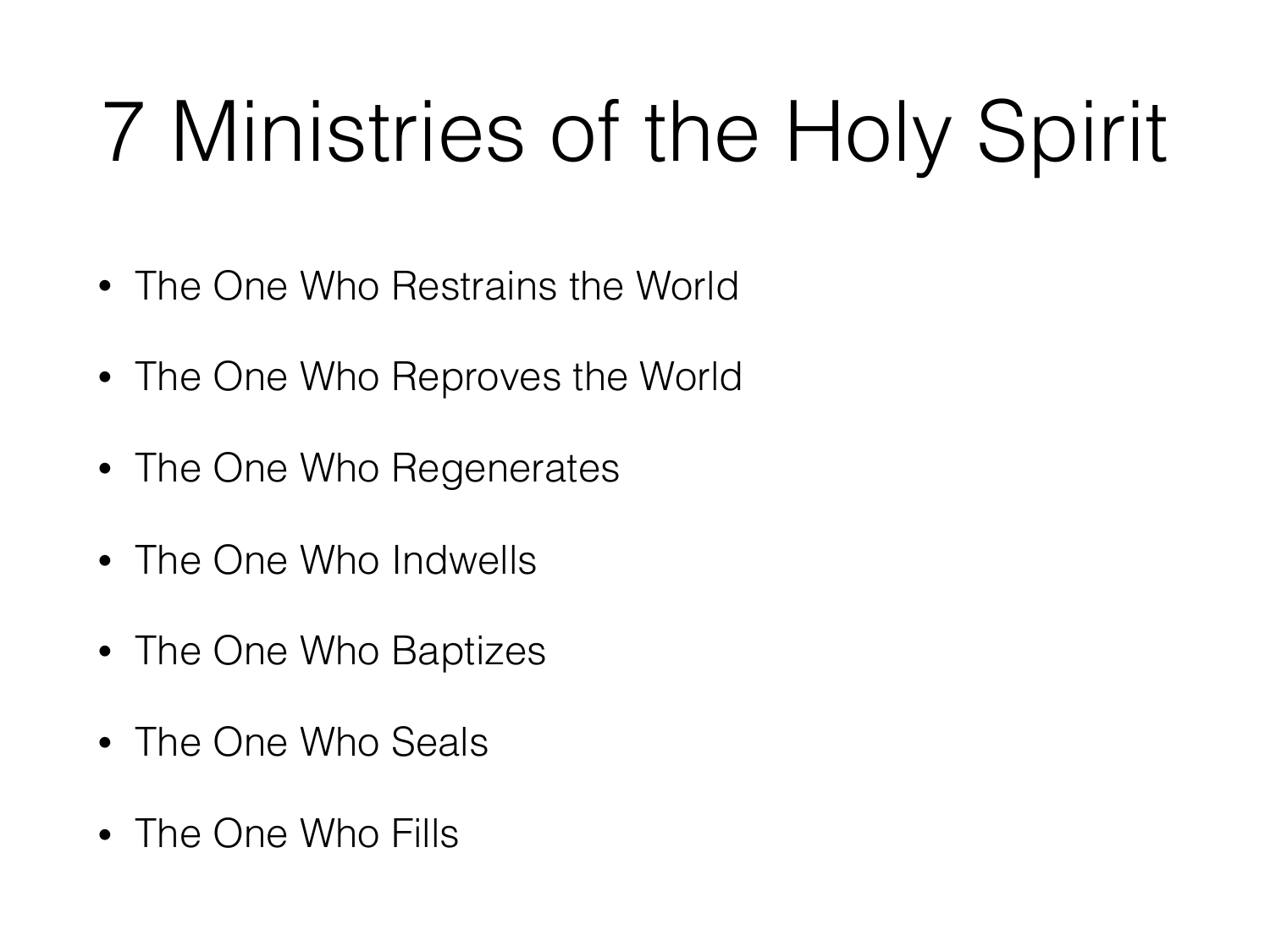#### The One Who Restrains the World

• 2 Thessalonians 2:7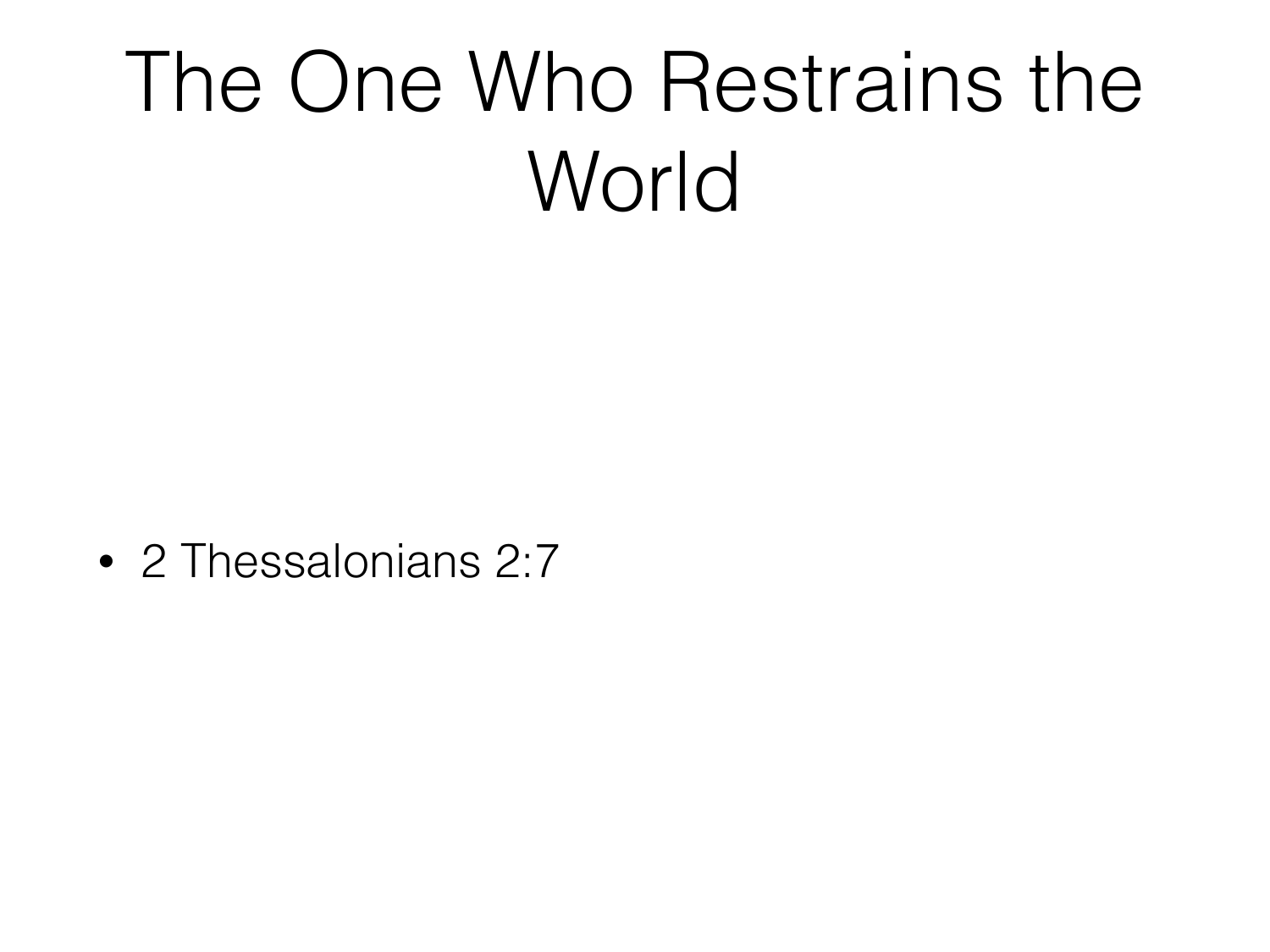#### The One Who Reproves the World

- John 16:7-11
- Romans 1:16-17
- Romans 3:21-22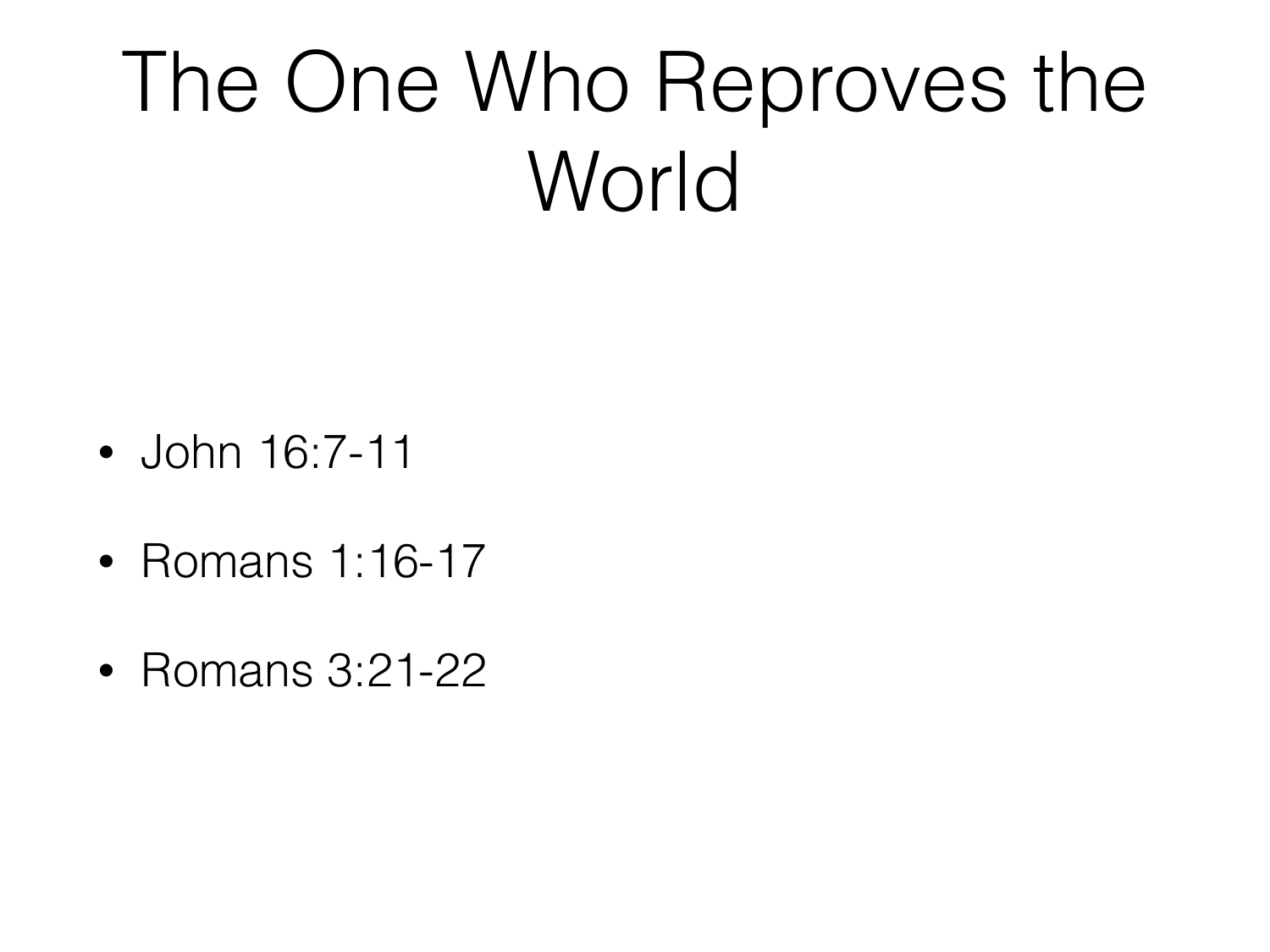### The One Who Regenerates

- 1 Corinthians 2:12
- 1 Corinthians 6:17
- Galatians 4:6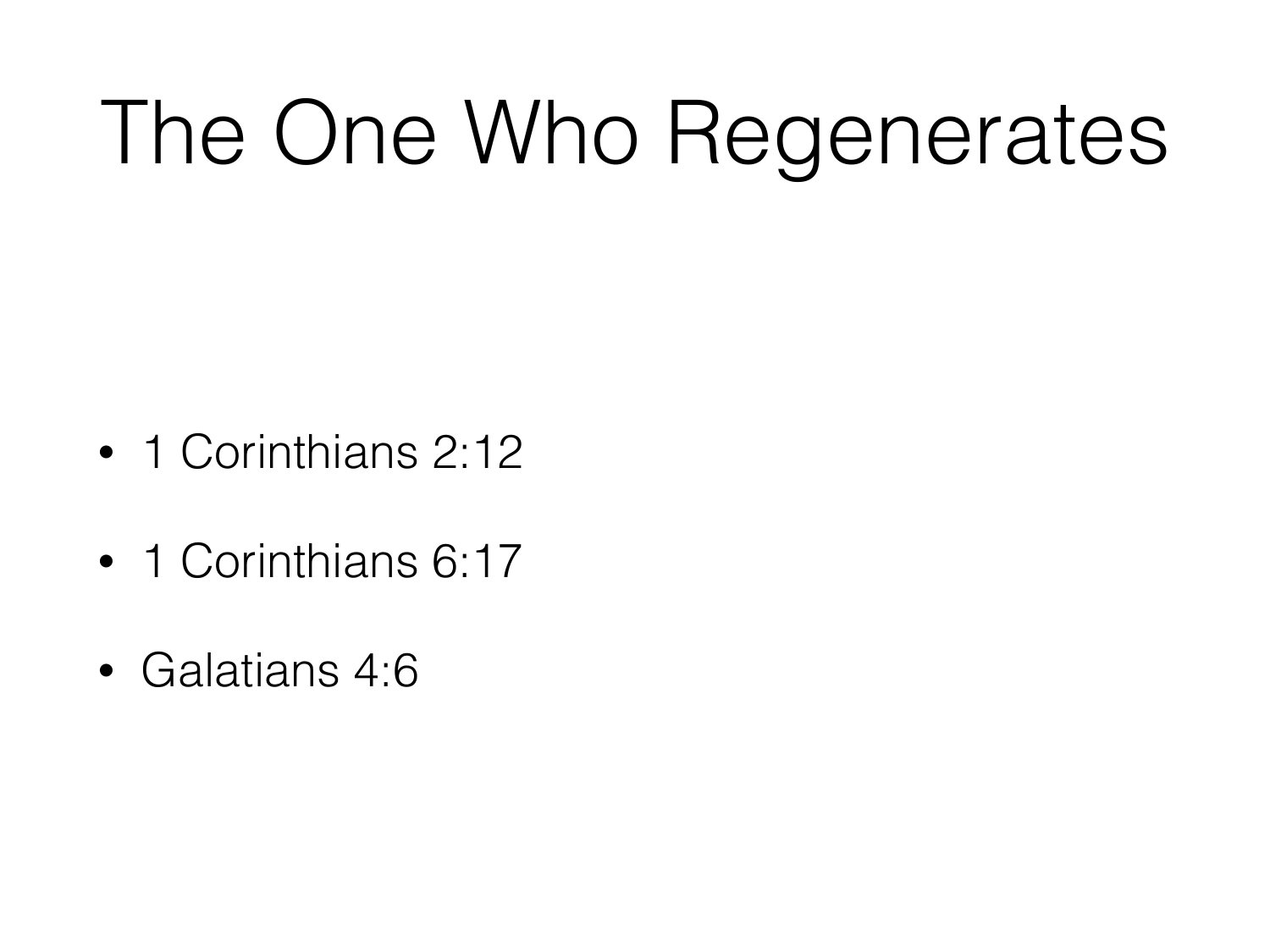## The One Who Indwells

- John 7:37-39
- Romans 5:1-5
- Romans 8:9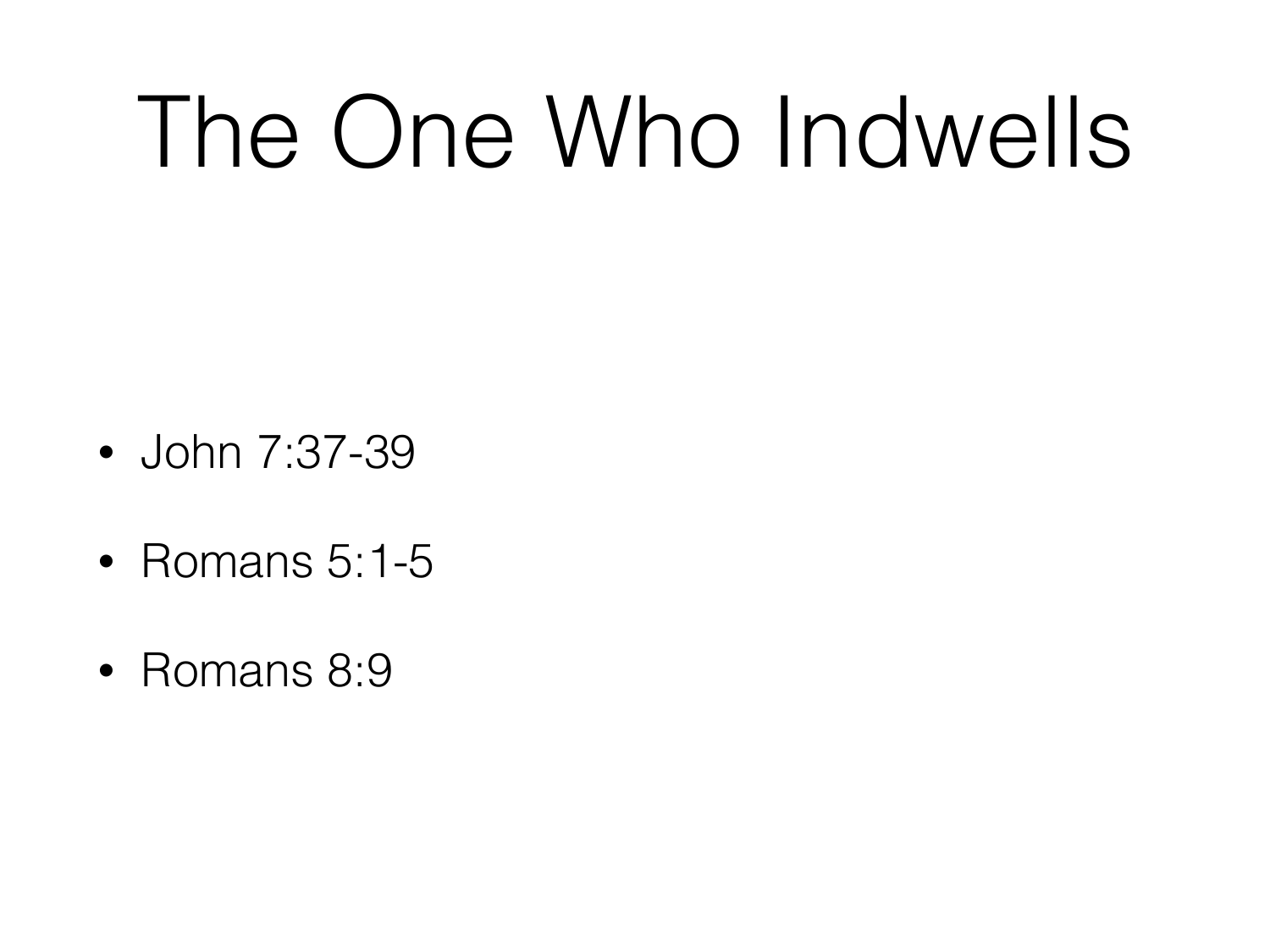# The One Who Baptizes

- 1 Corinthians 12:13
- 1 Corinthians 6:17
- Galatians 3:27
- 2 Corinthians 5:17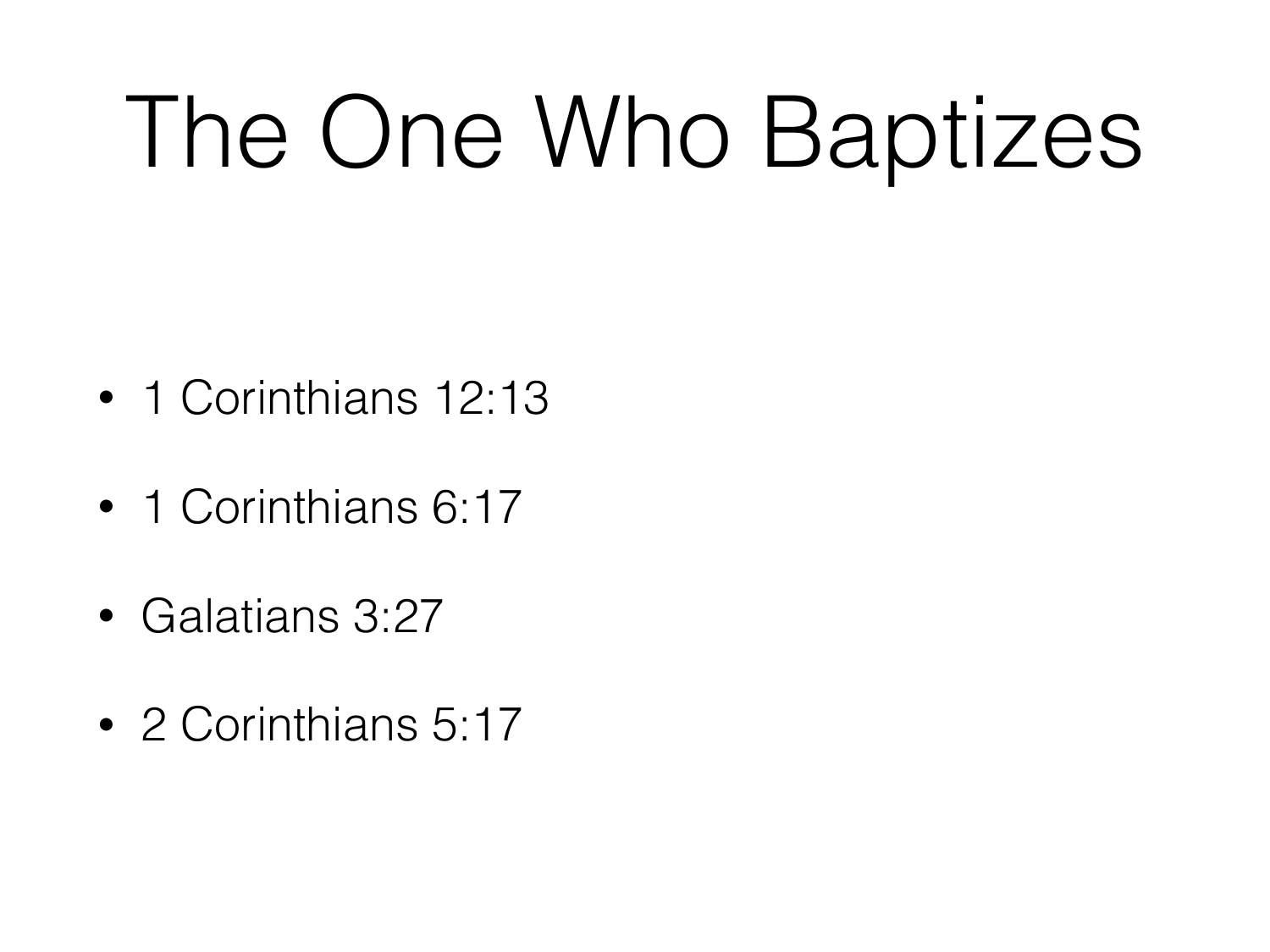"According to Scripture usage, that which has power to receive into itself, to impart its own qualities, or to exercise a controlling influence, has power to baptize, and such baptism is never a 'dipping into', but rather secures an abiding position and union."

*–Chafer*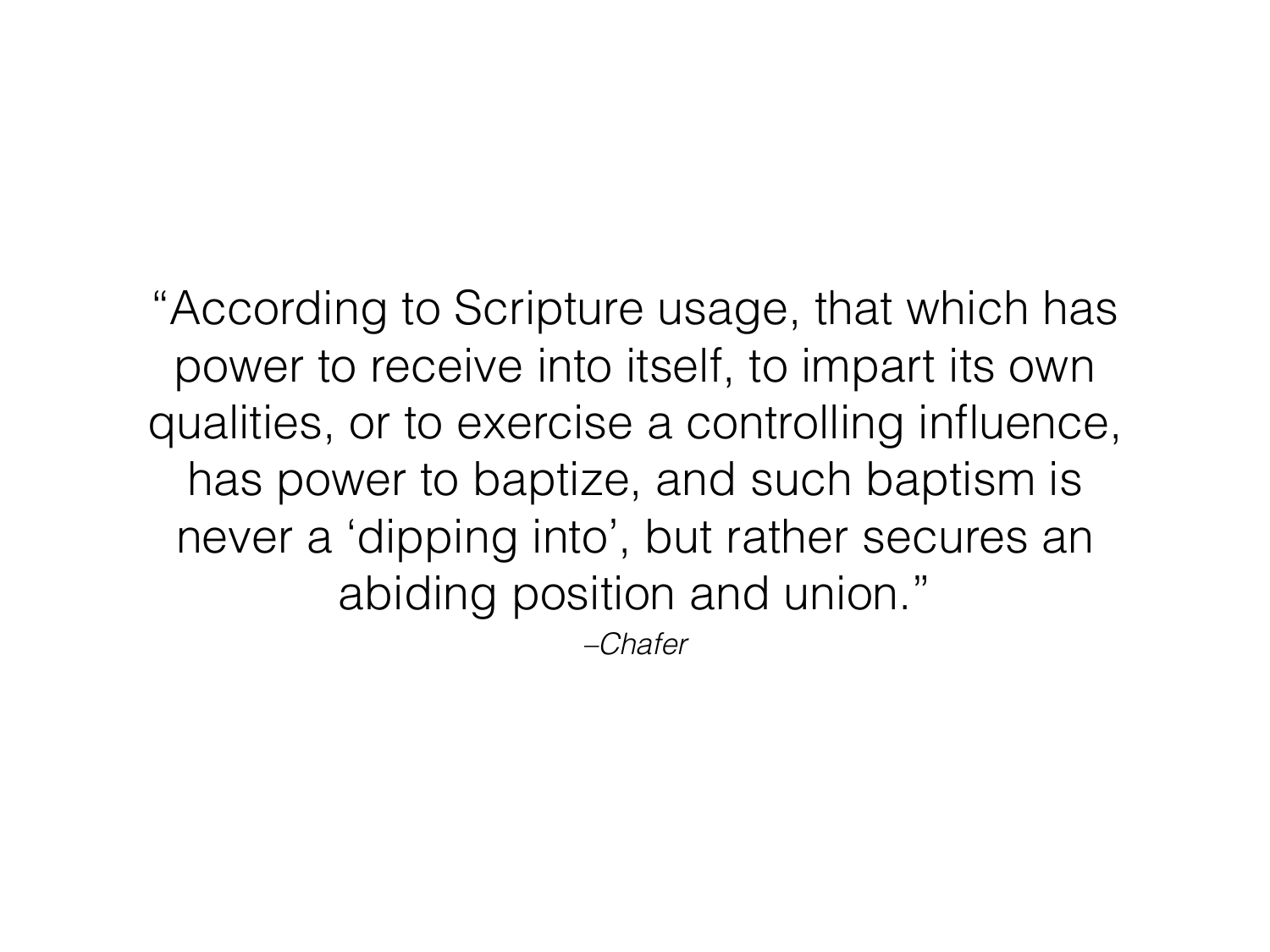## The One Who Seals

- 2 Corinthians 1:21-22
- Ephesians 1:13-14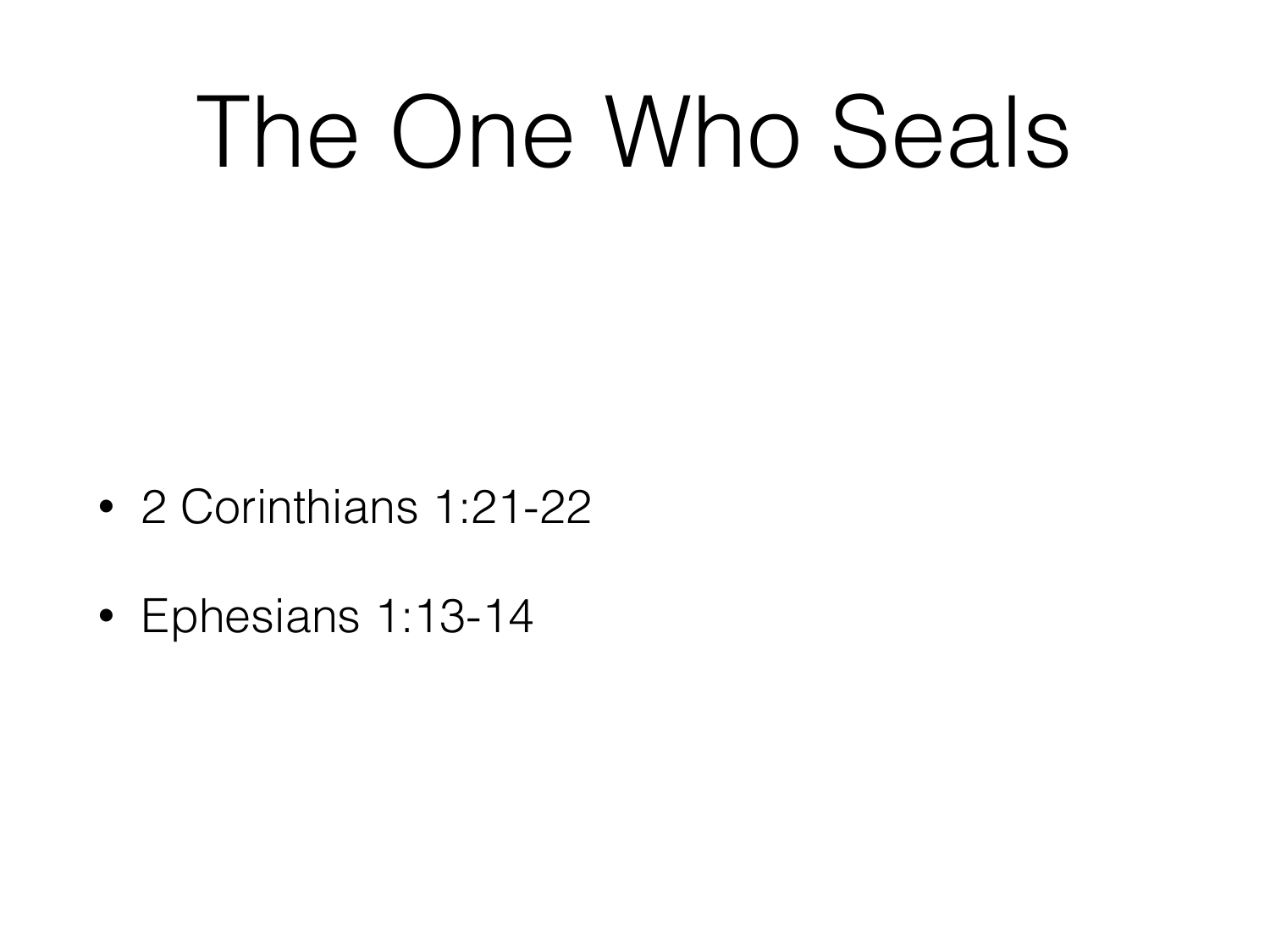## The One Who Fills

- Acts 2:4
- Acts 4:8, 31
- Acts 6:3-5
- Acts 7:55
- Acts 11:22-24
- Acts 13:9
- Ephesians 5:18-21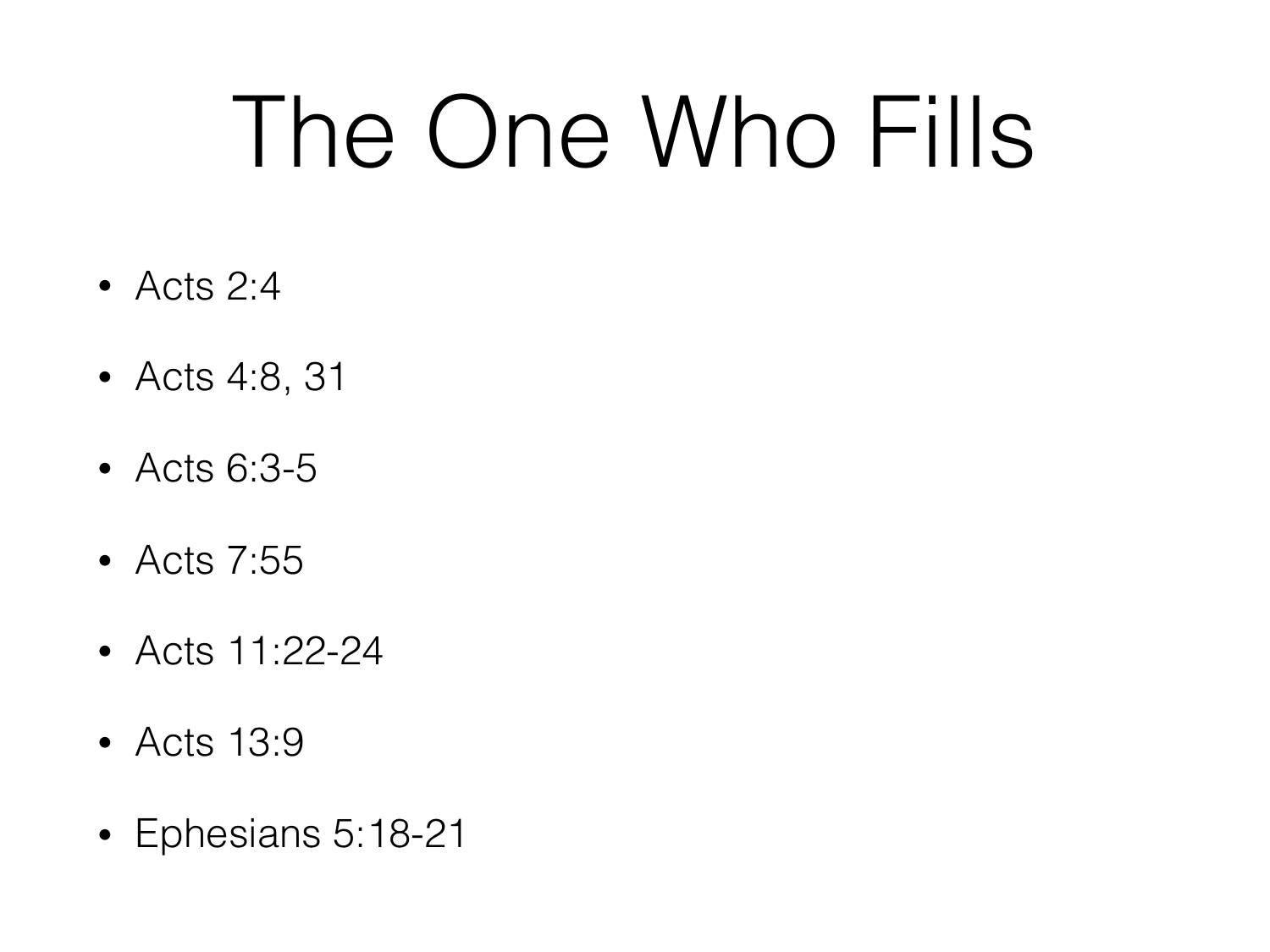*–Chafer* "To be filled with the Spirit is to have the Spirit fulfilling in the heart and life all that He came into that life to do. It is not to acquire more of the Spirit, but, rather, that the Spirit acquires more of the believer. To be filled with the Spirit is to be a normal, if not a usual, Christian."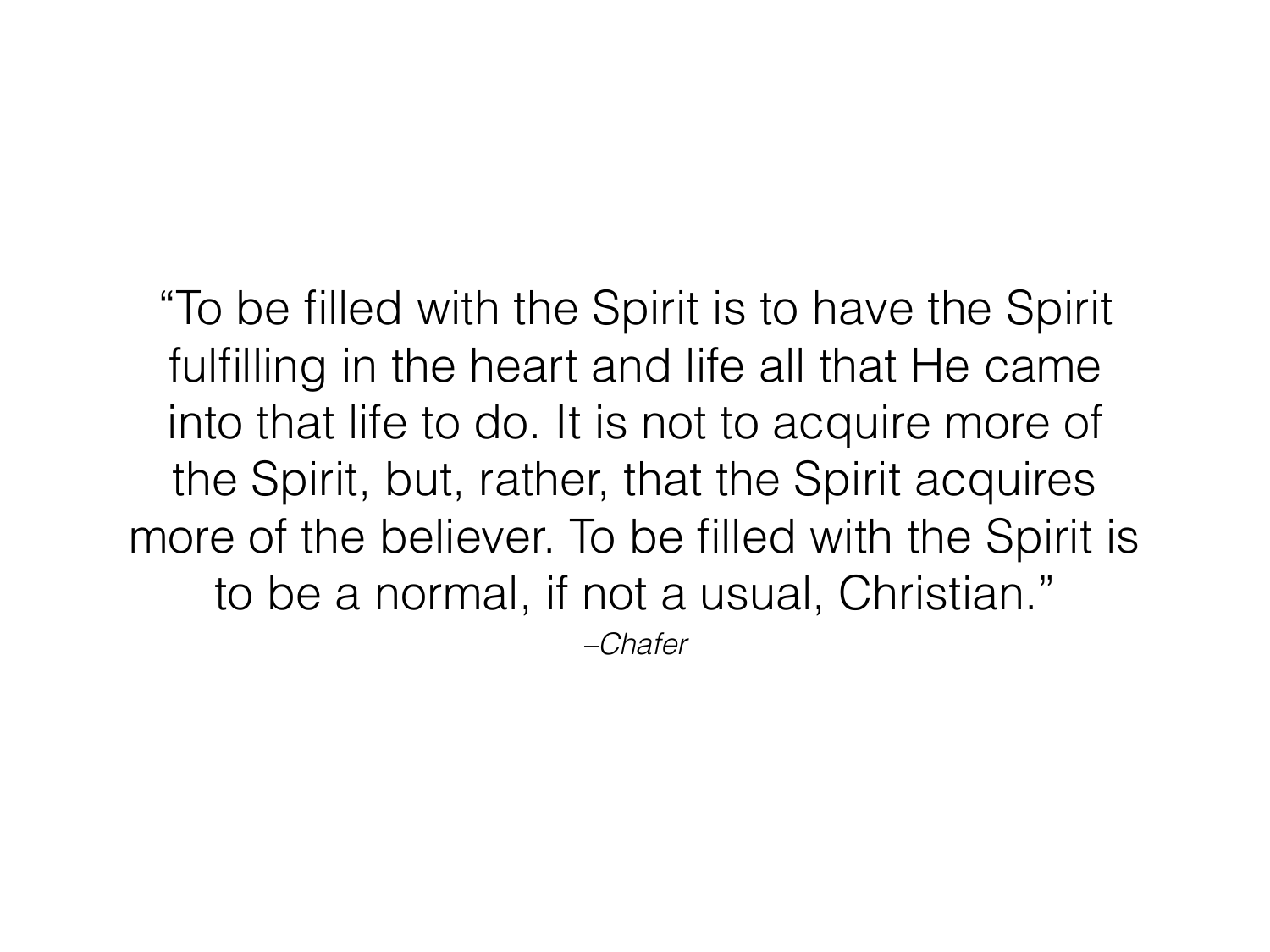#### So What?

- 1 Thessalonians 5:19
- Ephesians 4:30-32
- Be receptive to the leading of the Spirit
- Be able to recognize the work of the Spirit
- Share the Good News and let the Spirit work according to His will